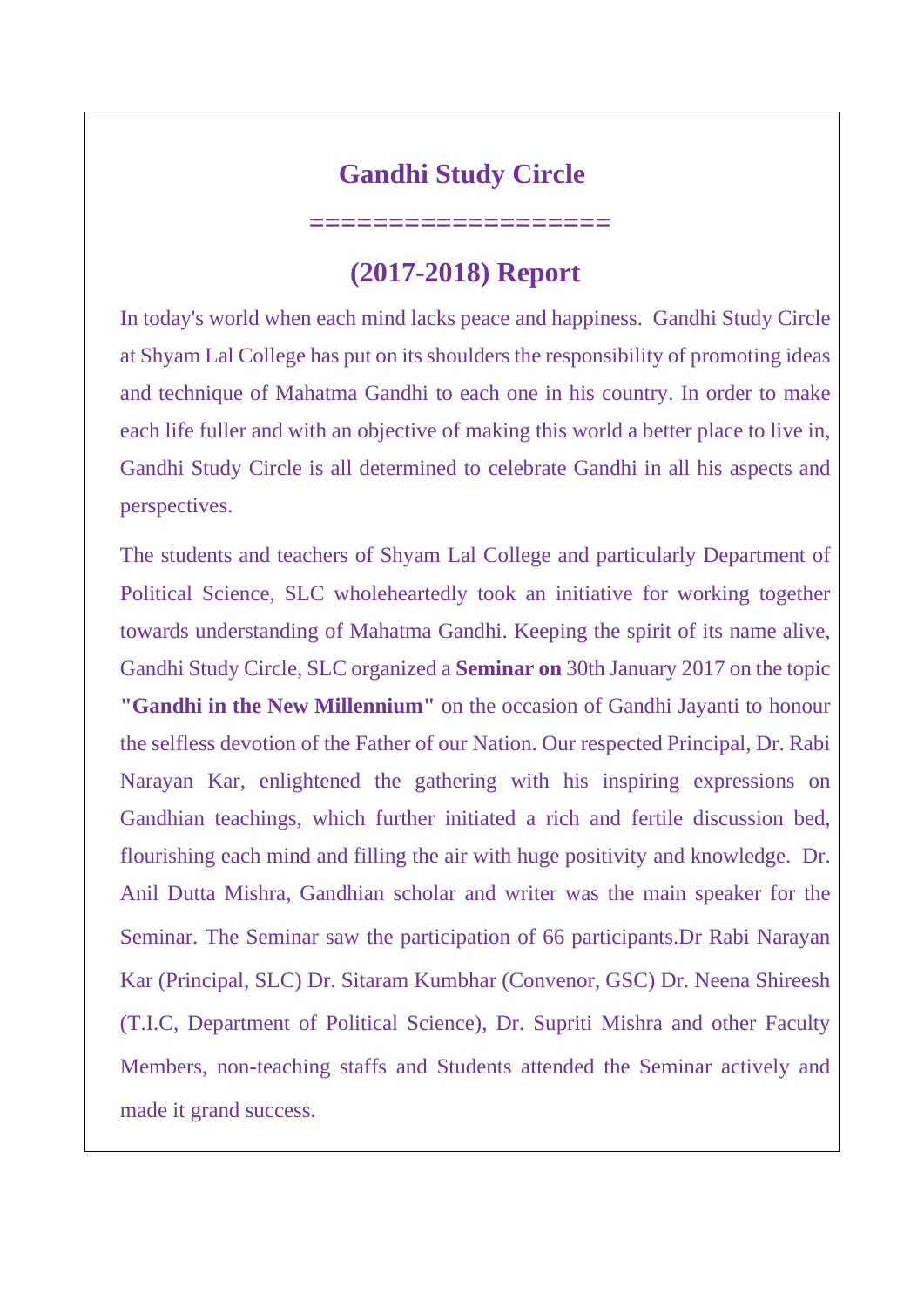

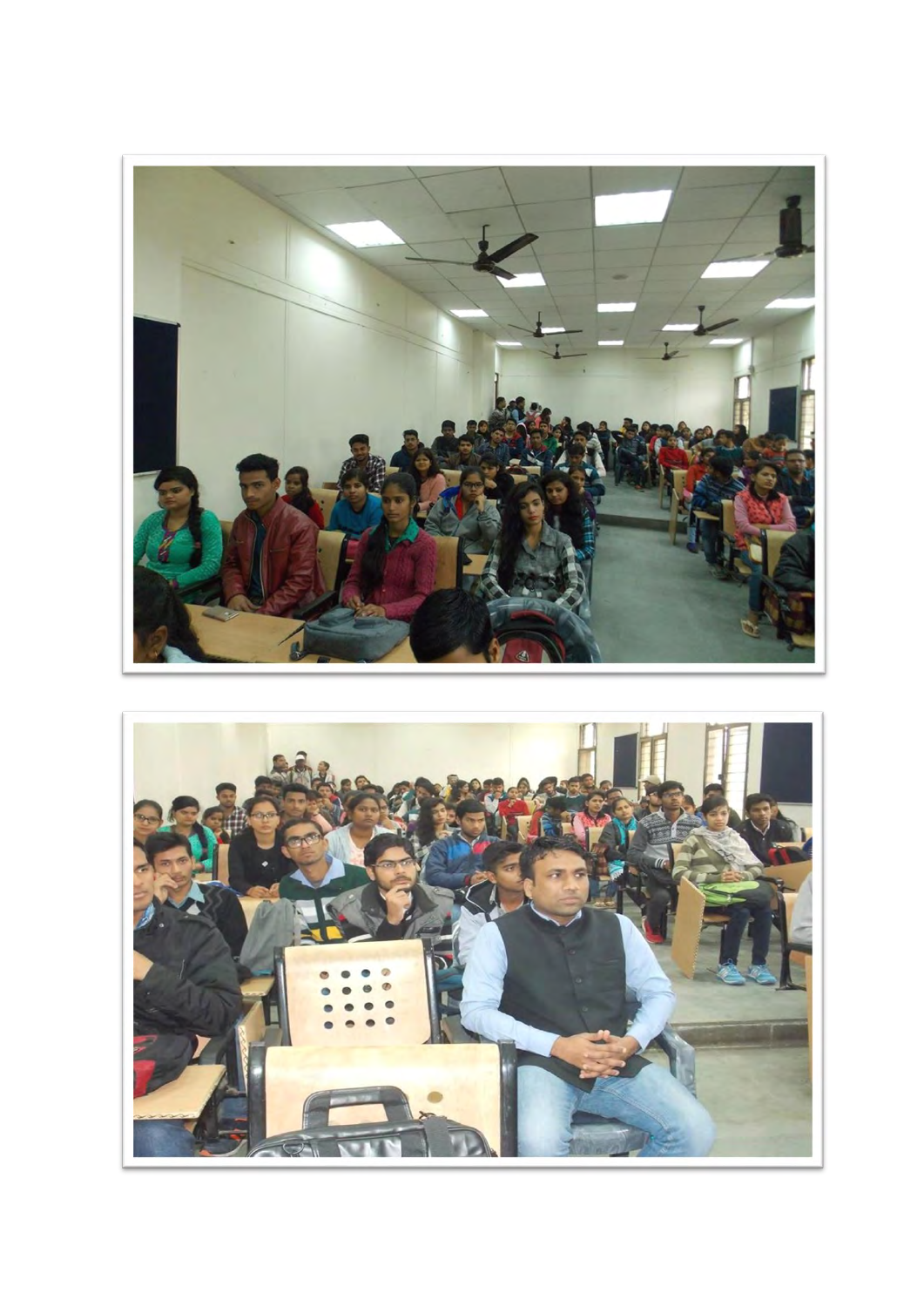

## **GSC, Indian Parliament Tour on 13 February 2017**

Apart from these occasional celebrations, Gandhi Study Circle also conducts a series of events with the objective of promoting Gandhian teachings to the new generation. These include wall painting and cleanliness drive, poster making, quiz and debate competition, museum and parliament tour etc. The GSC took the college students on a Study Tour to Indian Parliament on 13 February 2017. The students got first-hand information regarding the function of Indian democracy and Indian parliament. It was a huge learning experience for the students. They also got the opportunity of visiting Rashtrapati Bhawan with a huge number with the entire faculties of the Department of Political Science, SLC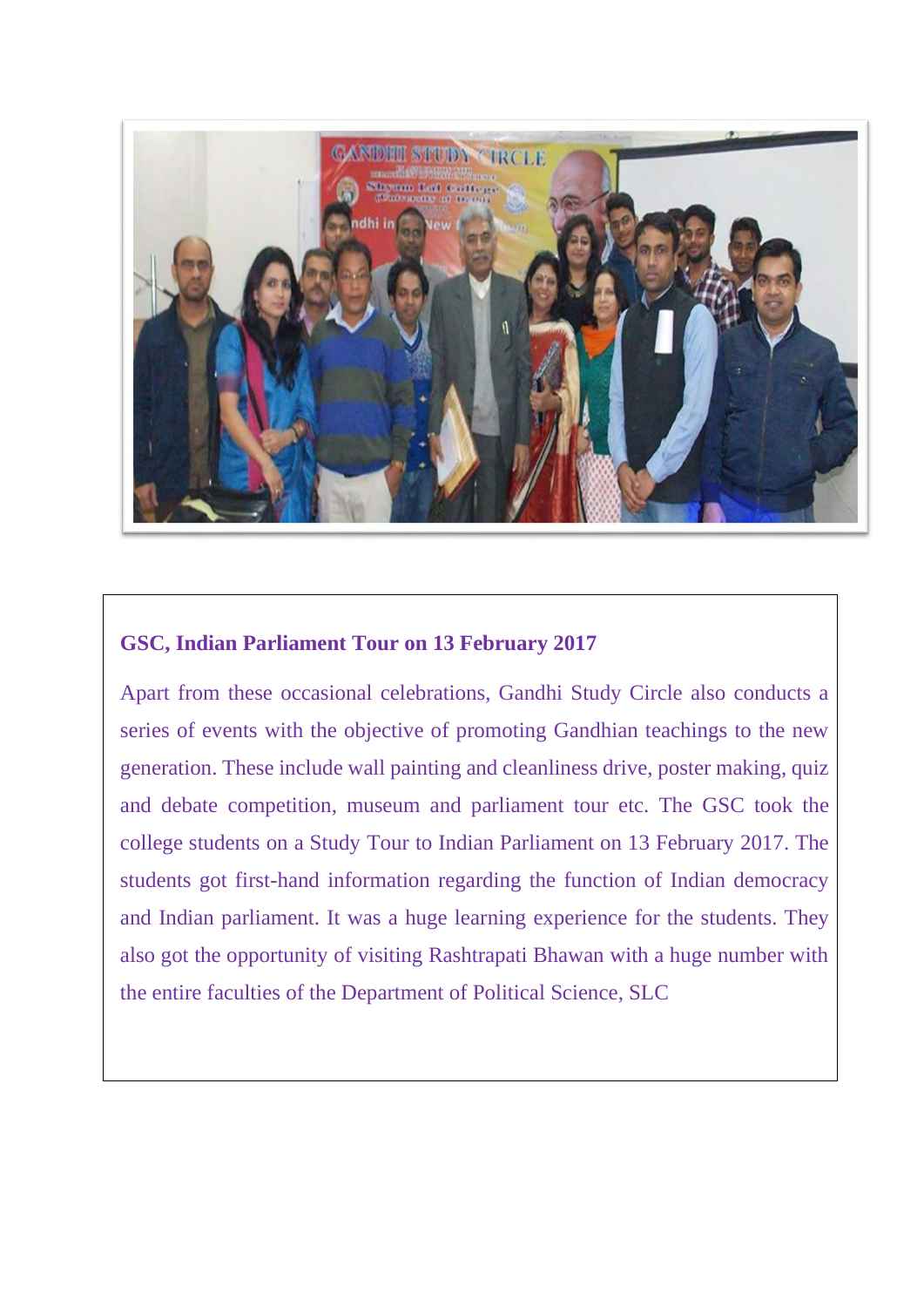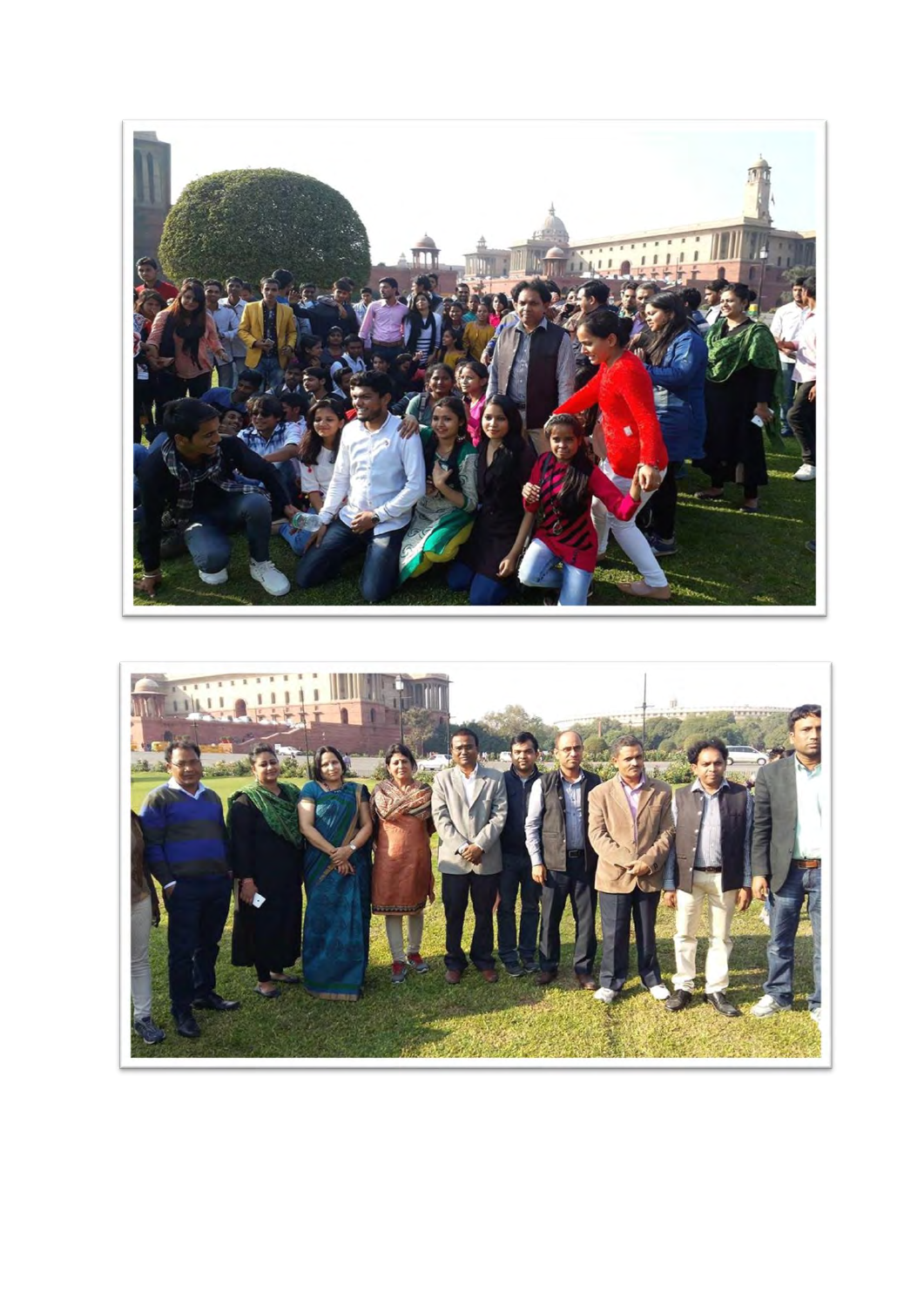